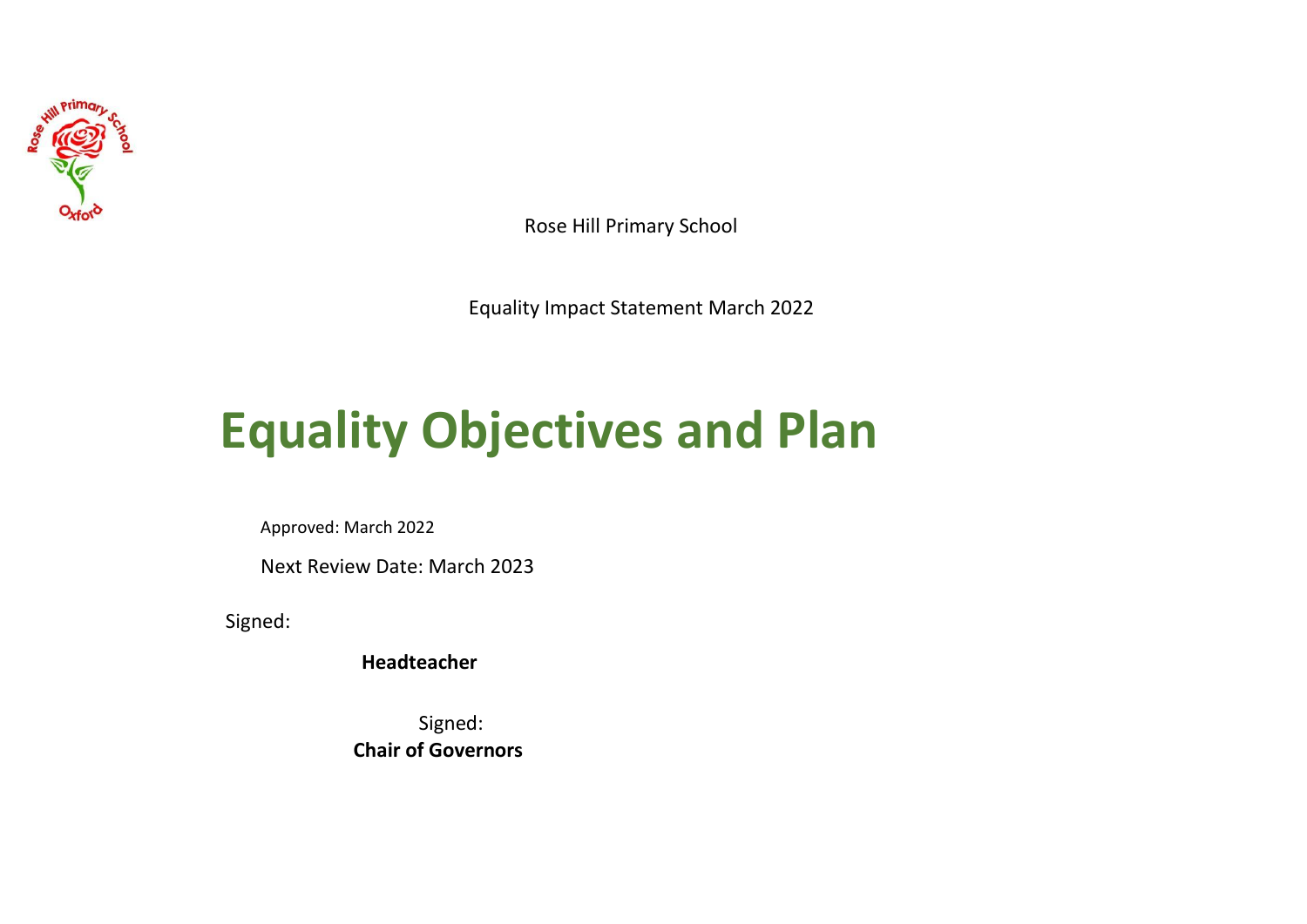| <b>Equality Objective</b>                                                                                                                                                                                     | <b>Protected</b><br><b>Characteristic</b> | <b>Task</b>                                                                                                               | <b>Responsibility</b>            | Review /<br><b>Outcomes</b>                                                                                                                                                                 |
|---------------------------------------------------------------------------------------------------------------------------------------------------------------------------------------------------------------|-------------------------------------------|---------------------------------------------------------------------------------------------------------------------------|----------------------------------|---------------------------------------------------------------------------------------------------------------------------------------------------------------------------------------------|
| To monitor and analyse<br>pupil achievement by race<br>and disability and act on any<br>trends or patterns in the                                                                                             | Race, SEND                                | Analyse assessment data via ethnic<br>groups vs White British.                                                            | SENCo. & Headteacher             | Children from all ethnic groups are<br>making equivalent progress                                                                                                                           |
| data that require additional<br>support for pupils.                                                                                                                                                           |                                           | Analyse assessment data for ethnic<br>groups where the group is large<br>enough to be analysed. July 2022                 |                                  | The majority of children with SEND are<br>making expected or better progress                                                                                                                |
|                                                                                                                                                                                                               |                                           | Analyse assessment data for<br>children on the SEN/D register.                                                            |                                  |                                                                                                                                                                                             |
| To raise levels of parental<br>and pupil engagement in<br>learning and school life,<br>across all<br>activities including regular<br>attendance to ensure equity<br>and fairness in access and<br>engagement. | All &<br>Community<br>Cohesion            | Staff training in how to engage hard<br>to reach parents.<br>Implement successful<br>strategies used in other<br>schools. | Headteacher, staff and<br>SENCo. | Feedback from staff and parents<br>regarding parental engagement.<br>Parents report feeling that they can<br>communicate with the school, and feel<br>that school responds to any concerns. |